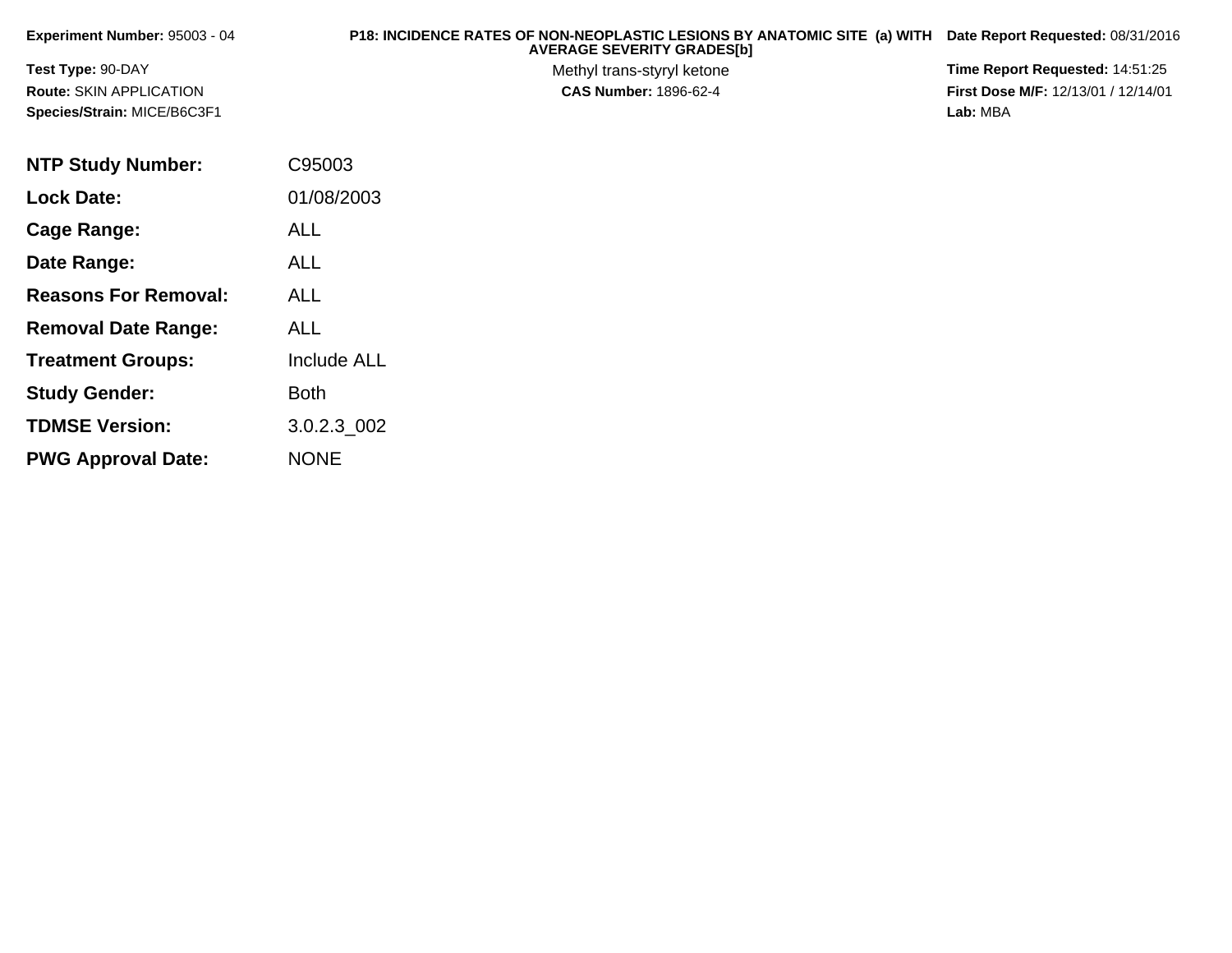| Experiment Number: 95003 - 04           |                        |            | P18: INCIDENCE RATES OF NON-NEOPLASTIC LESIONS BY ANATOMIC SITE (a) WITH Date Report Requested: 08/31/2016<br>Time Report Requested: 14:51:25 |                  |                                     |                   |
|-----------------------------------------|------------------------|------------|-----------------------------------------------------------------------------------------------------------------------------------------------|------------------|-------------------------------------|-------------------|
| Test Type: 90-DAY                       |                        |            |                                                                                                                                               |                  |                                     |                   |
| Route: SKIN APPLICATION                 |                        |            | Methyl trans-styryl ketone<br><b>CAS Number: 1896-62-4</b>                                                                                    |                  | First Dose M/F: 12/13/01 / 12/14/01 |                   |
| Species/Strain: MICE/B6C3F1             |                        |            |                                                                                                                                               |                  | Lab: MBA                            |                   |
| <b>B6C3F1 MICE MALE</b>                 | <b>VEHICLE CONTROL</b> | 87.5 MG/KG | <b>175 MG/KG</b>                                                                                                                              | <b>350 MG/KG</b> | <b>700 MG/KG</b>                    | <b>1400 MG/KG</b> |
| <b>Disposition Summary</b>              |                        |            |                                                                                                                                               |                  |                                     |                   |
| <b>Animals Initially In Study</b>       | 10                     | 10         | 10                                                                                                                                            | 10               | 10                                  | 10                |
| <b>Early Deaths</b>                     |                        |            |                                                                                                                                               |                  |                                     |                   |
| <b>Moribund Sacrifice</b>               |                        |            |                                                                                                                                               |                  | 10                                  | 9                 |
| <b>Natural Death</b>                    |                        |            |                                                                                                                                               |                  |                                     | $\mathbf{1}$      |
| <b>Survivors</b>                        |                        |            |                                                                                                                                               |                  |                                     |                   |
| <b>Accidentally Killed</b>              |                        |            | $\mathbf{1}$                                                                                                                                  |                  |                                     |                   |
| <b>Terminal Sacrifice</b>               | 10                     | 10         | 9                                                                                                                                             | 10               |                                     |                   |
| <b>Animals Examined Microscopically</b> | 10                     | 10         | 10                                                                                                                                            | 10               | 10                                  | 10                |
| <b>ALIMENTARY SYSTEM</b>                |                        |            |                                                                                                                                               |                  |                                     |                   |
| Esophagus                               | (10)                   | (0)        | (0)                                                                                                                                           | (10)             | (10)                                | (10)              |
| Gallbladder                             | (8)                    | (0)        | (0)                                                                                                                                           | (10)             | (10)                                | (9)               |
| Intestine Large, Cecum                  | (10)                   | (0)        | (0)                                                                                                                                           | (10)             | (10)                                | (9)               |
| Intestine Large, Colon                  | (10)                   | (0)        | (0)                                                                                                                                           | (10)             | (10)                                | (10)              |
| Intestine Large, Rectum                 | (10)                   | (0)        | (0)                                                                                                                                           | (10)             | (10)                                | (9)               |
| Intestine Small, Duodenum               | (10)                   | (0)        | (0)                                                                                                                                           | (10)             | (10)                                | (9)               |
| Intestine Small, Ileum                  | (10)                   | (0)        | (0)                                                                                                                                           | (10)             | (10)                                | (8)               |
| Intestine Small, Jejunum                | (10)                   | (0)        | (0)                                                                                                                                           | (10)             | (10)                                | (8)               |
| Liver                                   | (10)                   | (0)        | (0)                                                                                                                                           | (10)             | (10)                                | (10)              |
| Pancreas                                | (10)                   | (0)        | (0)                                                                                                                                           | (10)             | (10)                                | (10)              |
| Salivary Glands                         | (10)                   | (0)        | (0)                                                                                                                                           | (10)             | (10)                                | (10)              |
| Stomach, Forestomach                    | (9)                    | (0)        | (0)                                                                                                                                           | (10)             | (10)                                | (9)               |
| Stomach, Glandular                      | (10)                   | (10)       | (10)                                                                                                                                          | (10)             | (10)                                | (9)               |
| Tongue                                  | (10)                   | (0)        | (0)                                                                                                                                           | (10)             | (10)                                | (10)              |
| <b>CARDIOVASCULAR SYSTEM</b>            |                        |            |                                                                                                                                               |                  |                                     |                   |
| <b>Blood Vessel</b>                     | (10)                   | (0)        | (0)                                                                                                                                           | (10)             | (10)                                | (10)              |
| Heart                                   | (10)                   | (0)        | (0)                                                                                                                                           | (10)             | (10)                                | (10)              |
|                                         |                        |            |                                                                                                                                               |                  |                                     |                   |

## ENDOCRINE SYSTEM

a - Number of animals examined microscopically at site and number of animals with lesion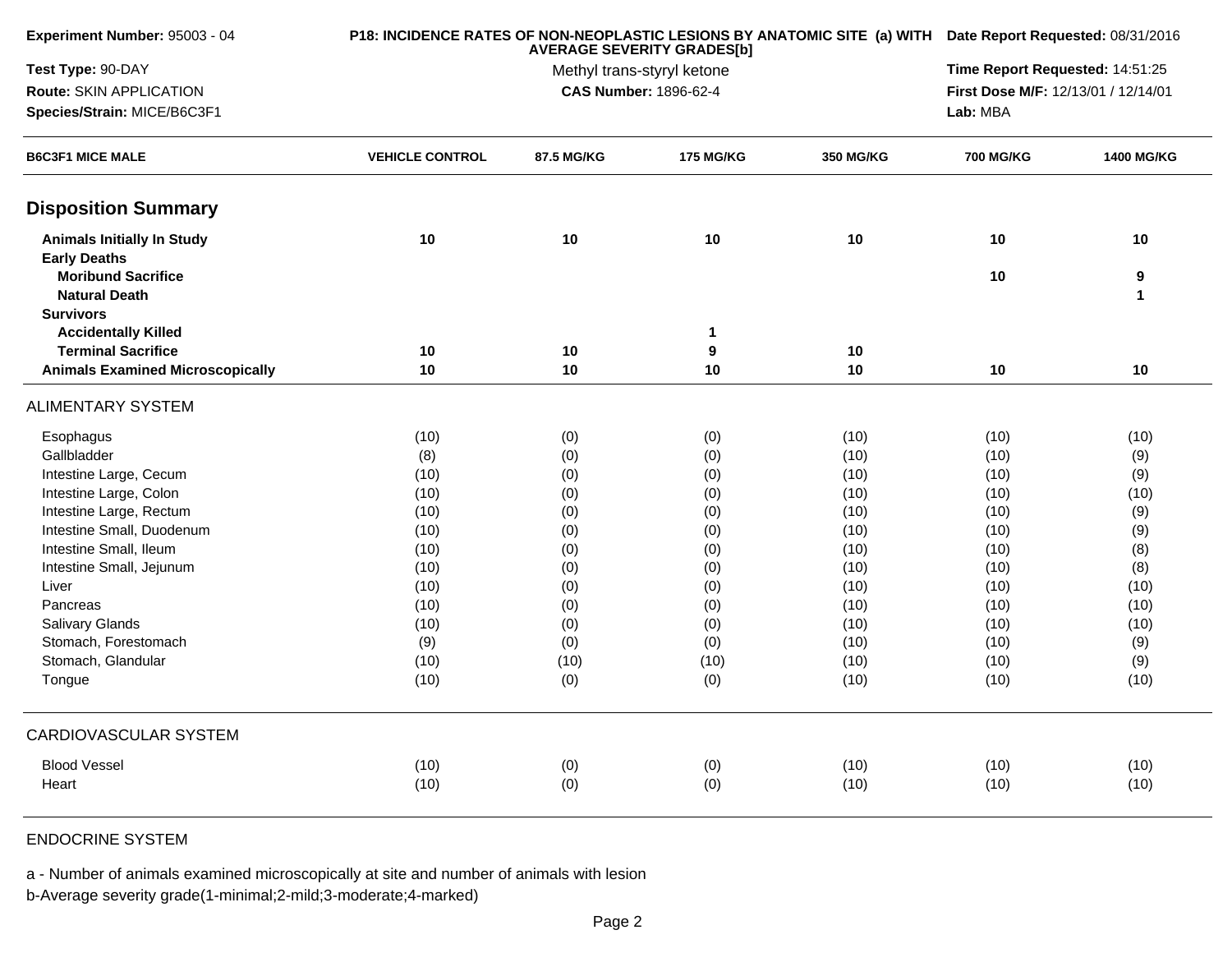| Experiment Number: 95003 - 04                                     |                        |            | P18: INCIDENCE RATES OF NON-NEOPLASTIC LESIONS BY ANATOMIC SITE (a) WITH Date Report Requested: 08/31/2016<br>Time Report Requested: 14:51:25 |                  |                                     |                   |
|-------------------------------------------------------------------|------------------------|------------|-----------------------------------------------------------------------------------------------------------------------------------------------|------------------|-------------------------------------|-------------------|
| Test Type: 90-DAY                                                 |                        |            |                                                                                                                                               |                  |                                     |                   |
| Route: SKIN APPLICATION                                           |                        |            | CAS Number: 1896-62-4                                                                                                                         |                  | First Dose M/F: 12/13/01 / 12/14/01 |                   |
| Species/Strain: MICE/B6C3F1                                       |                        |            |                                                                                                                                               |                  | Lab: MBA                            |                   |
| <b>B6C3F1 MICE MALE</b>                                           | <b>VEHICLE CONTROL</b> | 87.5 MG/KG | <b>175 MG/KG</b>                                                                                                                              | <b>350 MG/KG</b> | <b>700 MG/KG</b>                    | <b>1400 MG/KG</b> |
| <b>Adrenal Cortex</b><br><b>Accessory Adrenal Cortical Nodule</b> | (10)                   | (0)        | (0)                                                                                                                                           | (10)             | (10)                                | (10)<br>1[1.0]    |
| Adrenal Medulla                                                   | (10)                   | (0)        | (0)                                                                                                                                           | (10)             | (10)                                | (10)              |
| Islets, Pancreatic                                                | (10)                   | (0)        | (0)                                                                                                                                           | (10)             | (10)                                | (10)              |
| Parathyroid Gland                                                 | (9)                    | (0)        | (0)                                                                                                                                           | (8)              | (9)                                 | (7)               |
| <b>Pituitary Gland</b>                                            | (8)                    | (0)        | (0)                                                                                                                                           | (10)             | (7)                                 | (7)               |
| <b>Thyroid Gland</b>                                              | (10)                   | (0)        | (0)                                                                                                                                           | (10)             | (10)                                | (10)              |
| Ectopic Thymus                                                    | 1 [1.0]                |            |                                                                                                                                               |                  |                                     | 1[1.0]            |
| <b>GENERAL BODY SYSTEM</b>                                        |                        |            |                                                                                                                                               |                  |                                     |                   |
| None                                                              |                        |            |                                                                                                                                               |                  |                                     |                   |
| <b>GENITAL SYSTEM</b>                                             |                        |            |                                                                                                                                               |                  |                                     |                   |
| Epididymis                                                        | (10)                   | (0)        | (0)                                                                                                                                           | (10)             | (10)                                | (10)              |
| <b>Preputial Gland</b>                                            | (10)                   | (0)        | (0)                                                                                                                                           | (10)             | (10)                                | (9)               |
| Prostate                                                          | (10)                   | (0)        | (0)                                                                                                                                           | (10)             | (10)                                | (10)              |
| Seminal Vesicle                                                   | (10)                   | (0)        | (0)                                                                                                                                           | (10)             | (10)                                | (9)               |
| <b>Testes</b>                                                     | (10)                   | (0)        | (0)                                                                                                                                           | (10)             | (10)                                | (10)              |
| <b>HEMATOPOIETIC SYSTEM</b>                                       |                        |            |                                                                                                                                               |                  |                                     |                   |
| <b>Bone Marrow</b>                                                | (10)                   | (0)        | (0)                                                                                                                                           | (10)             | (10)                                | (10)              |
| Lymph Node, Mandibular                                            | (9)                    | (0)        | (0)                                                                                                                                           | (10)             | (10)                                | (10)              |
| Lymph Node, Mesenteric                                            | (10)                   | (0)        | (0)                                                                                                                                           | (10)             | (10)                                | (10)              |
| Spleen                                                            | (10)                   | (0)        | (0)                                                                                                                                           | (10)             | (10)                                | (9)               |
| Hematopoietic Cell Proliferation                                  | 6[1.0]                 |            |                                                                                                                                               | 4 [1.0]          | 9[1.0]                              | 6[1.5]            |
| Thymus                                                            | (10)                   | (0)        | (0)                                                                                                                                           | (10)             | (10)                                | (9)               |
| Atrophy                                                           |                        |            |                                                                                                                                               | 4[1.0]           |                                     |                   |
|                                                                   |                        |            |                                                                                                                                               |                  |                                     |                   |

INTEGUMENTARY SYSTEM

a - Number of animals examined microscopically at site and number of animals with lesion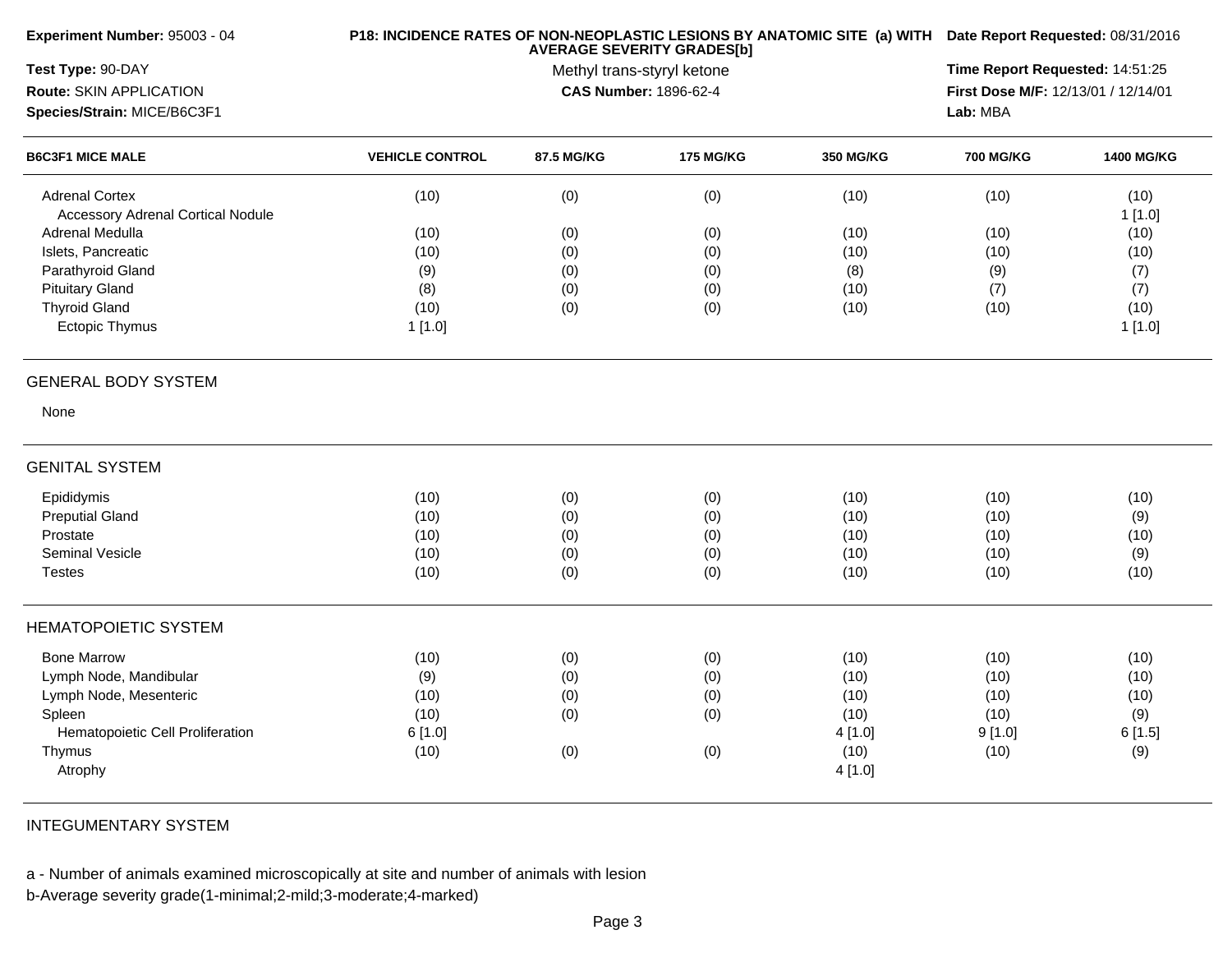| Experiment Number: 95003 - 04                                                                           |                        | P18: INCIDENCE RATES OF NON-NEOPLASTIC LESIONS BY ANATOMIC SITE (a) WITH Date Report Requested: 08/31/2016 |                                 |                     |                                     |                     |
|---------------------------------------------------------------------------------------------------------|------------------------|------------------------------------------------------------------------------------------------------------|---------------------------------|---------------------|-------------------------------------|---------------------|
| Test Type: 90-DAY                                                                                       |                        | <b>AVERAGE SEVERITY GRADES[b]</b><br>Methyl trans-styryl ketone                                            | Time Report Requested: 14:51:25 |                     |                                     |                     |
| Route: SKIN APPLICATION                                                                                 |                        |                                                                                                            | <b>CAS Number: 1896-62-4</b>    |                     | First Dose M/F: 12/13/01 / 12/14/01 |                     |
| Species/Strain: MICE/B6C3F1                                                                             |                        |                                                                                                            |                                 |                     | Lab: MBA                            |                     |
| <b>B6C3F1 MICE MALE</b>                                                                                 | <b>VEHICLE CONTROL</b> | 87.5 MG/KG                                                                                                 | <b>175 MG/KG</b>                | <b>350 MG/KG</b>    | <b>700 MG/KG</b>                    | <b>1400 MG/KG</b>   |
| Skin                                                                                                    | (10)                   | (10)                                                                                                       | (10)                            | (10)                | (10)                                | (10)                |
| Hair Follicle, Site Of Application, Hyperplasia<br>Sebaceous Gland, Site Of Application,<br>Hypertrophy |                        | 9[1.3]<br>5[1.0]                                                                                           | 9[1.7]<br>9[2.0]                | 10[2.2]<br>10 [2.8] | 10 [1.5]<br>10 [1.6]                | 9[1.3]<br>8[1.1]    |
| Site Of Application, Hyperkeratosis<br>Site Of Application, Inflammation, Chronic                       |                        | 9[1.1]<br>10 [2.0]                                                                                         | 4[1.0]<br>9[1.6]                | 8[1.0]<br>9[1.0]    | 10 [2.0]<br>10 [3.9]                | 10[1.7]<br>10 [3.7] |
| Active<br>Site Of Application, Necrosis<br>Site Of Application, Ulcer                                   |                        | $\mathbf{1}$                                                                                               |                                 |                     | 10 [3.7]<br>$\mathbf{1}$            | 6 [4.0]<br>3        |
| Site Of Application - Epidermis, Hyperplasia                                                            |                        | 10 [1.7]                                                                                                   | 7[1.4]                          | 9[2.4]              | 10 [4.0]                            | 10 [3.6]            |
| MUSCULOSKELETAL SYSTEM                                                                                  |                        |                                                                                                            |                                 |                     |                                     |                     |
| Bone                                                                                                    | (10)                   | (0)                                                                                                        | (0)                             | (10)                | (10)                                | (10)                |
| <b>Skeletal Muscle</b><br>Necrosis, Focal                                                               | (0)                    | (0)                                                                                                        | (0)                             | (0)                 | (0)                                 | (1)<br>1[4.0]       |
| NERVOUS SYSTEM                                                                                          |                        |                                                                                                            |                                 |                     |                                     |                     |
| <b>Brain</b>                                                                                            | (10)                   | (0)                                                                                                        | (0)                             | (10)                | (10)                                | (10)                |
| <b>RESPIRATORY SYSTEM</b>                                                                               |                        |                                                                                                            |                                 |                     |                                     |                     |
| Lung<br>Hemorrhage, Focal                                                                               | (10)                   | (0)                                                                                                        | (0)                             | (10)                | (10)                                | (10)<br>1[3.0]      |
| Nose<br>Olfactory Epithelium, Atrophy                                                                   | (10)                   | (10)                                                                                                       | (10)                            | (10)<br>3[1.0]      | (10)<br>8[1.0]                      | (10)<br>10 [1.5]    |
| Trachea                                                                                                 | (8)                    | (0)                                                                                                        | (0)                             | (10)                | (10)                                | (10)                |
| SPECIAL SENSES SYSTEM                                                                                   |                        |                                                                                                            |                                 |                     |                                     |                     |
| Eye                                                                                                     | (10)                   | (0)                                                                                                        | (0)                             | (10)                | (10)                                | (10)                |
| Harderian Gland                                                                                         | (10)                   | (0)                                                                                                        | (0)                             | (10)                | (10)                                | (10)                |

a - Number of animals examined microscopically at site and number of animals with lesion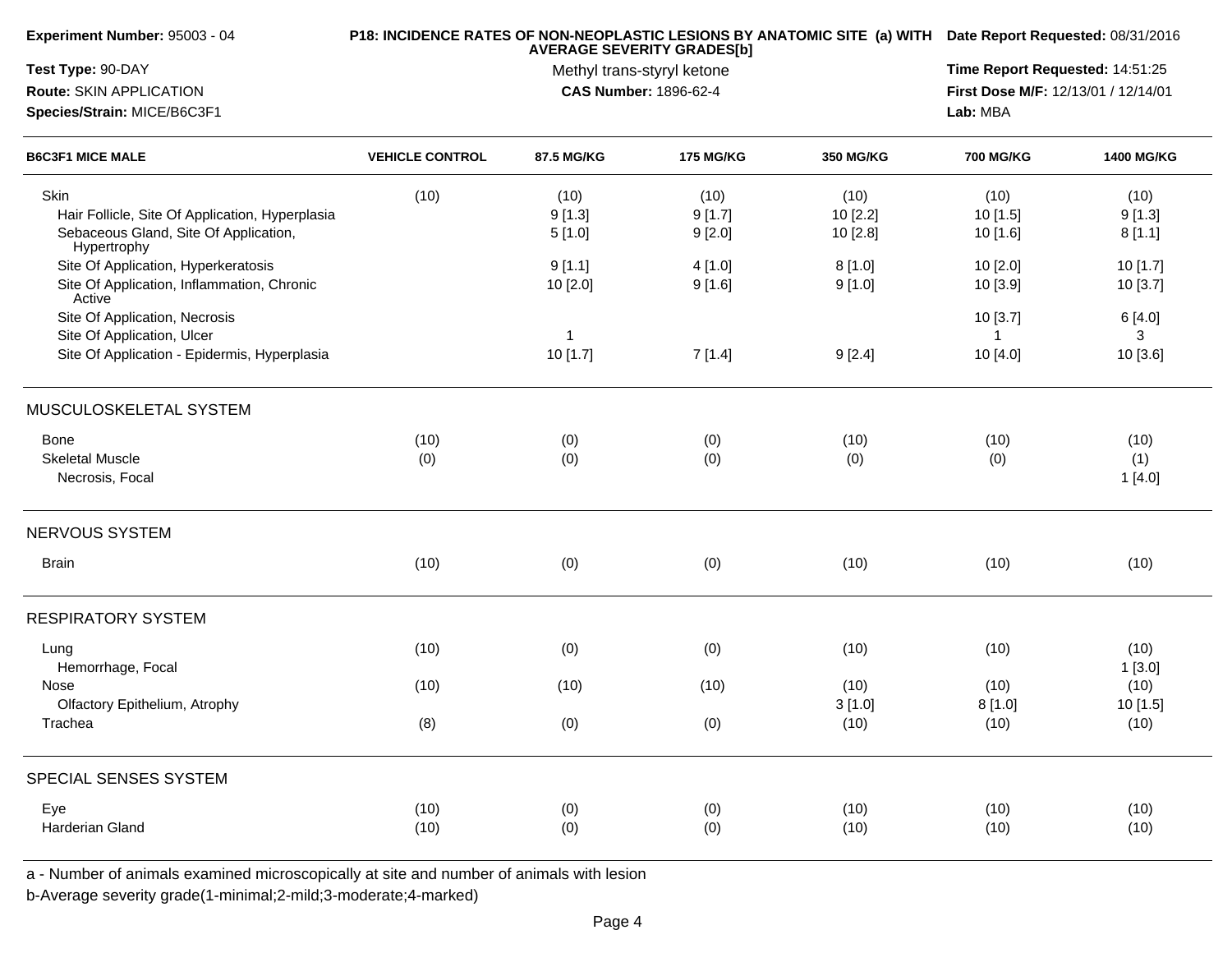| <b>Experiment Number: 95003 - 04</b> | P18: INCIDENCE RATES OF NON-NEOPLASTIC LESIONS BY ANATOMIC SITE (a) WITH | Date Report Requested: 08/31/2016 |                              |                  |                                            |                   |  |
|--------------------------------------|--------------------------------------------------------------------------|-----------------------------------|------------------------------|------------------|--------------------------------------------|-------------------|--|
| Test Type: 90-DAY                    |                                                                          | Methyl trans-styryl ketone        |                              |                  |                                            |                   |  |
| <b>Route: SKIN APPLICATION</b>       |                                                                          |                                   | <b>CAS Number: 1896-62-4</b> |                  | <b>First Dose M/F: 12/13/01 / 12/14/01</b> |                   |  |
| Species/Strain: MICE/B6C3F1          |                                                                          |                                   |                              |                  | Lab: MBA                                   |                   |  |
| <b>B6C3F1 MICE MALE</b>              | <b>VEHICLE CONTROL</b>                                                   | 87.5 MG/KG                        | 175 MG/KG                    | <b>350 MG/KG</b> | <b>700 MG/KG</b>                           | <b>1400 MG/KG</b> |  |
| URINARY SYSTEM                       |                                                                          |                                   |                              |                  |                                            |                   |  |
| Kidney                               | (10)                                                                     | (10)                              | (10)                         | (10)             | (10)                                       | (9)               |  |
| Urinary Bladder                      | (10)                                                                     | (0)                               | (0)                          | (10)             | (10)                                       | (9)               |  |
|                                      |                                                                          |                                   |                              |                  |                                            |                   |  |

\*\*\* END OF MALE \*\*\*

a - Number of animals examined microscopically at site and number of animals with lesionb-Average severity grade(1-minimal;2-mild;3-moderate;4-marked)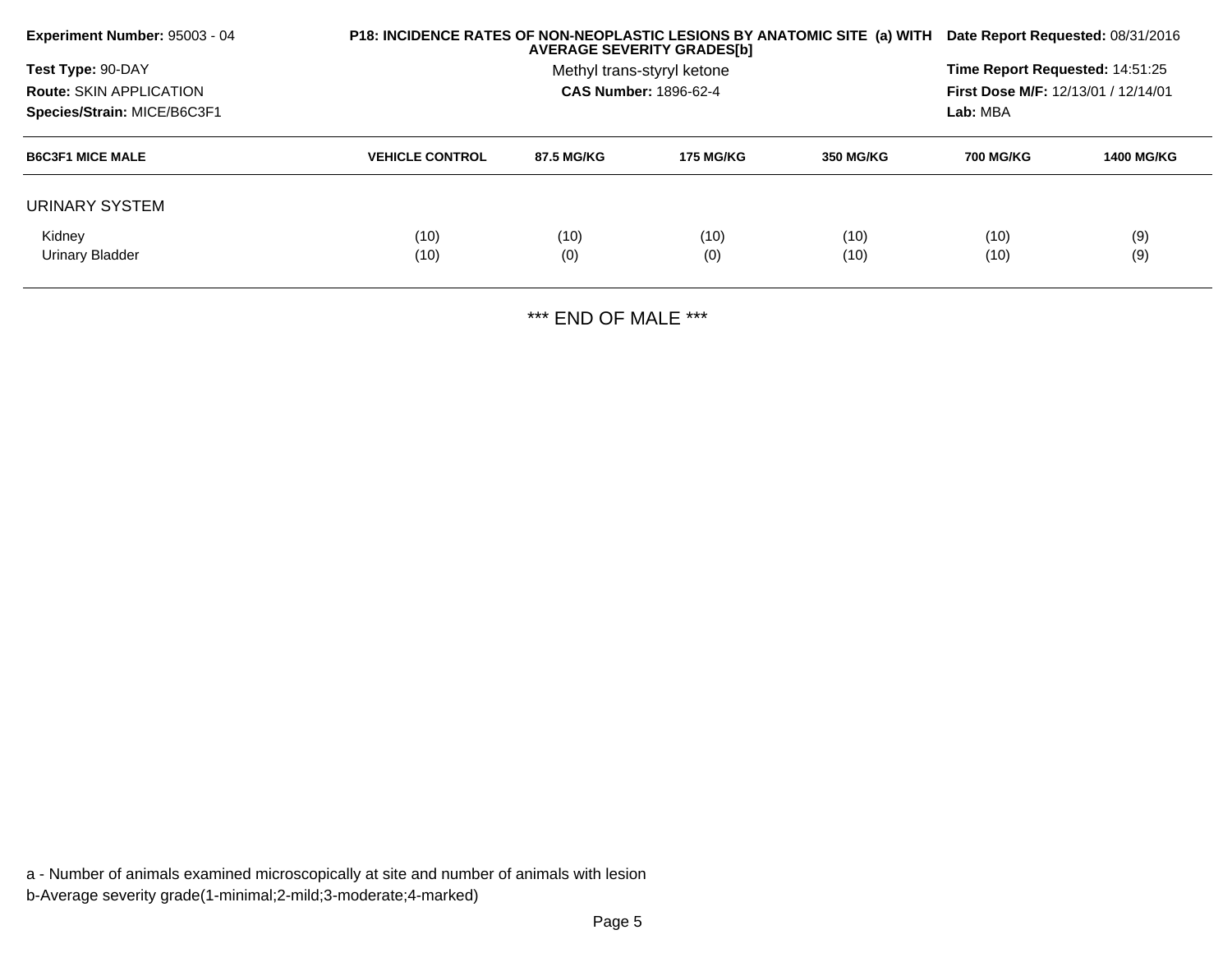| Experiment Number: 95003 - 04                                                            |                        |            | P18: INCIDENCE RATES OF NON-NEOPLASTIC LESIONS BY ANATOMIC SITE (a) WITH Date Report Requested: 08/31/2016<br>Time Report Requested: 14:51:25 |              |                                     |                   |
|------------------------------------------------------------------------------------------|------------------------|------------|-----------------------------------------------------------------------------------------------------------------------------------------------|--------------|-------------------------------------|-------------------|
| Test Type: 90-DAY                                                                        |                        |            |                                                                                                                                               |              |                                     |                   |
| Route: SKIN APPLICATION                                                                  |                        |            | <b>CAS Number: 1896-62-4</b>                                                                                                                  |              | First Dose M/F: 12/13/01 / 12/14/01 |                   |
| Species/Strain: MICE/B6C3F1                                                              |                        |            |                                                                                                                                               |              | Lab: MBA                            |                   |
| <b>B6C3F1 MICE FEMALE</b>                                                                | <b>VEHICLE CONTROL</b> | 87.5 MG/KG | <b>175 MG/KG</b>                                                                                                                              | 350 MG/KG    | <b>700 MG/KG</b>                    | <b>1400 MG/KG</b> |
| <b>Disposition Summary</b>                                                               |                        |            |                                                                                                                                               |              |                                     |                   |
| <b>Animals Initially In Study</b>                                                        | 10                     | 10         | 10                                                                                                                                            | 10           | 10                                  | 10                |
| <b>Early Deaths</b>                                                                      |                        |            |                                                                                                                                               |              |                                     |                   |
| <b>Moribund Sacrifice</b>                                                                |                        |            |                                                                                                                                               |              | 10                                  | 9                 |
| <b>Natural Death</b><br><b>Survivors</b>                                                 |                        |            |                                                                                                                                               |              |                                     | $\mathbf 1$       |
| <b>Terminal Sacrifice</b>                                                                | 10                     | 10         | 10                                                                                                                                            | 10           |                                     |                   |
| <b>Animals Examined Microscopically</b>                                                  | 10                     | 10         | 10                                                                                                                                            | 10           | 10                                  | 10                |
|                                                                                          |                        |            |                                                                                                                                               |              |                                     |                   |
| <b>ALIMENTARY SYSTEM</b>                                                                 |                        |            |                                                                                                                                               |              |                                     |                   |
| Esophagus                                                                                | (10)                   | (0)        | (0)                                                                                                                                           | (10)         | (10)                                | (10)              |
| Gallbladder                                                                              | (7)                    | (0)        | (0)                                                                                                                                           | (10)         | (10)                                | (7)               |
| Intestine Large, Cecum                                                                   | (10)                   | (0)        | (0)                                                                                                                                           | (10)         | (10)                                | (9)               |
| Intestine Large, Colon                                                                   | (10)                   | (0)        | (0)                                                                                                                                           | (10)         | (10)                                | (9)               |
| Intestine Large, Rectum                                                                  | (10)                   | (0)        | (0)                                                                                                                                           | (10)         | (10)                                | (9)               |
| Intestine Small, Duodenum                                                                | (10)                   | (0)        | (0)                                                                                                                                           | (10)         | (10)                                | (9)               |
| Intestine Small, Ileum                                                                   | (10)                   | (0)        | (0)                                                                                                                                           | (10)         | (10)                                | (8)               |
| Intestine Small, Jejunum                                                                 | (10)                   | (0)        | (0)                                                                                                                                           | (10)         | (10)                                | (9)               |
| Liver                                                                                    | (10)                   | (0)        | (0)                                                                                                                                           | (10)         | (10)                                | (10)              |
| Pancreas<br>Salivary Glands                                                              | (10)<br>(10)           | (0)        | (0)                                                                                                                                           | (10)         | (10)                                | (10)              |
| Stomach, Forestomach                                                                     | (10)                   | (0)<br>(0) | (0)<br>(0)                                                                                                                                    | (10)<br>(10) | (10)<br>(10)                        | (10)<br>(8)       |
| Stomach, Glandular                                                                       | (10)                   | (10)       | (10)                                                                                                                                          | (10)         | (10)                                | (8)               |
| Tongue                                                                                   | (10)                   | (0)        | (0)                                                                                                                                           | (10)         | (10)                                | (10)              |
| CARDIOVASCULAR SYSTEM                                                                    |                        |            |                                                                                                                                               |              |                                     |                   |
|                                                                                          |                        |            |                                                                                                                                               |              |                                     |                   |
| <b>Blood Vessel</b>                                                                      | (10)                   | (0)        | (0)                                                                                                                                           | (10)         | (10)                                | (10)              |
| Heart                                                                                    | (10)                   | (0)        | (0)                                                                                                                                           | (10)         | (10)                                | (10)              |
| <b>ENDOCRINE SYSTEM</b>                                                                  |                        |            |                                                                                                                                               |              |                                     |                   |
| <b>Adrenal Cortex</b>                                                                    | (10)                   | (10)       | (10)                                                                                                                                          | (10)         | (10)                                | (10)              |
| a - Number of animals examined microscopically at site and number of animals with lesion |                        |            |                                                                                                                                               |              |                                     |                   |
|                                                                                          |                        |            |                                                                                                                                               |              |                                     |                   |
| b-Average severity grade(1-minimal;2-mild;3-moderate;4-marked)                           |                        |            |                                                                                                                                               |              |                                     |                   |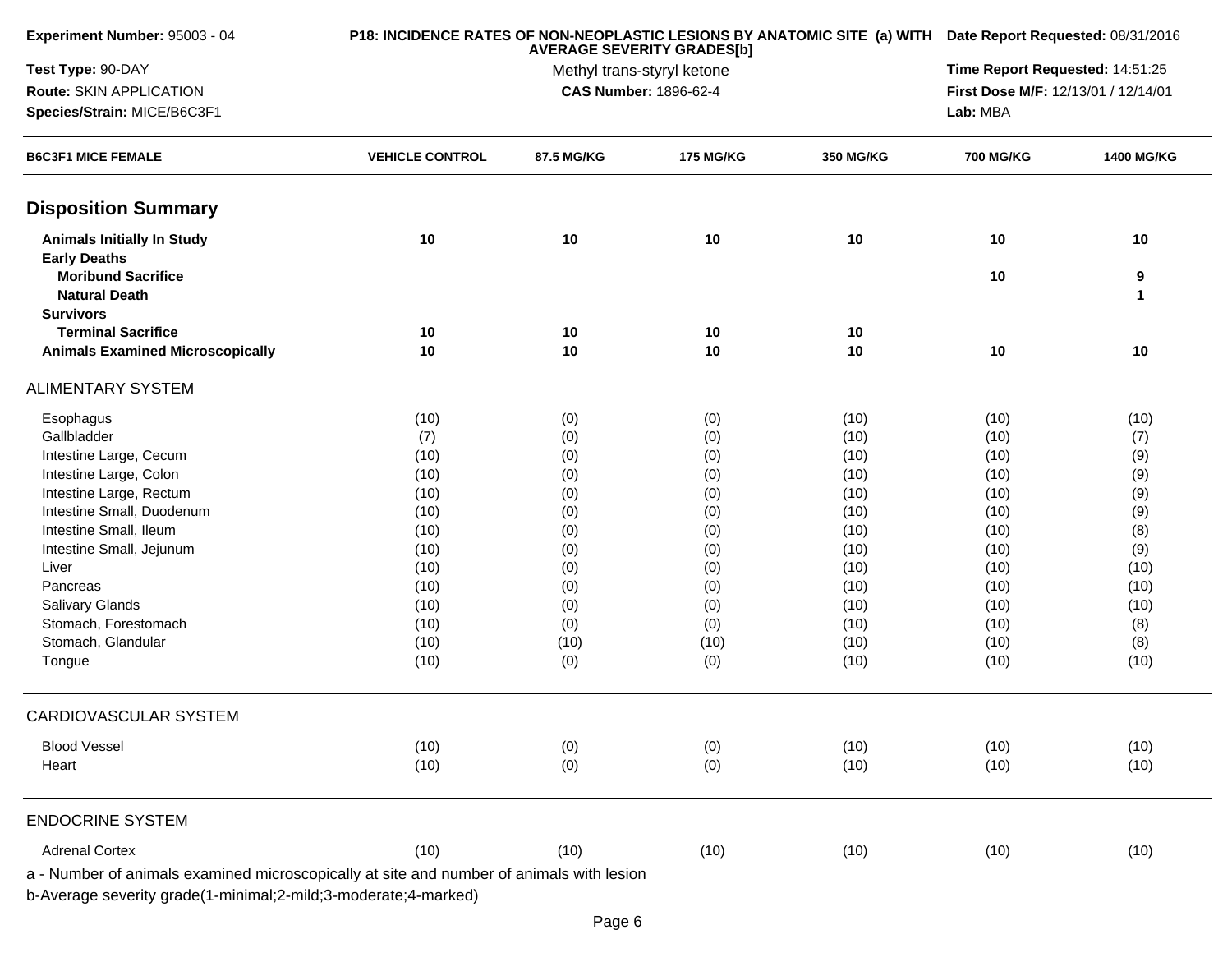| Experiment Number: 95003 - 04                                               |                        | P18: INCIDENCE RATES OF NON-NEOPLASTIC LESIONS BY ANATOMIC SITE (a) WITH Date Report Requested: 08/31/2016 |                  |           |                  |                   |
|-----------------------------------------------------------------------------|------------------------|------------------------------------------------------------------------------------------------------------|------------------|-----------|------------------|-------------------|
| Test Type: 90-DAY<br>Route: SKIN APPLICATION<br>Species/Strain: MICE/B6C3F1 |                        | Time Report Requested: 14:51:25<br>First Dose M/F: 12/13/01 / 12/14/01<br>Lab: MBA                         |                  |           |                  |                   |
| <b>B6C3F1 MICE FEMALE</b>                                                   | <b>VEHICLE CONTROL</b> | 87.5 MG/KG                                                                                                 | <b>175 MG/KG</b> | 350 MG/KG | <b>700 MG/KG</b> | <b>1400 MG/KG</b> |
| Subcapsular, Hyperplasia, Focal                                             | 10 [1.0]               |                                                                                                            |                  | 10 [1.0]  | 8[1.0]           | 7[1.0]            |
| Adrenal Medulla                                                             | (10)                   | (0)                                                                                                        | (0)              | (10)      | (10)             | (10)              |
| Islets, Pancreatic                                                          | (10)                   | (0)                                                                                                        | (0)              | (10)      | (10)             | (10)              |
| Parathyroid Gland                                                           | (8)                    | (0)                                                                                                        | (0)              | (5)       | (3)              | (4)               |
| <b>Pituitary Gland</b>                                                      | (8)                    | (0)                                                                                                        | (0)              | (9)       | (9)              | (8)               |
| <b>Thyroid Gland</b>                                                        | (10)                   | (0)                                                                                                        | (0)              | (10)      | (10)             | (8)               |
| Ectopic Thymus                                                              | 2[1.0]                 |                                                                                                            |                  |           |                  |                   |
| <b>GENERAL BODY SYSTEM</b>                                                  |                        |                                                                                                            |                  |           |                  |                   |
| None                                                                        |                        |                                                                                                            |                  |           |                  |                   |
| <b>GENITAL SYSTEM</b>                                                       |                        |                                                                                                            |                  |           |                  |                   |
| <b>Clitoral Gland</b>                                                       | (10)                   | (0)                                                                                                        | (0)              | (10)      | (9)              | (5)               |
| Ovary                                                                       | (10)                   | (0)                                                                                                        | (0)              | (10)      | (10)             | (9)               |
| <b>Uterus</b>                                                               | (10)                   | (9)                                                                                                        | (10)             | (10)      | (10)             | (9)               |
| Endometrium, Hyperplasia, Cystic                                            | 10 [1.2]               | 9[1.3]                                                                                                     | 10 [1.2]         | 10 [1.0]  | 7[1.0]           | 2[1.0]            |
| <b>HEMATOPOIETIC SYSTEM</b>                                                 |                        |                                                                                                            |                  |           |                  |                   |
| <b>Bone Marrow</b>                                                          | (10)                   | (0)                                                                                                        | (0)              | (10)      | (10)             | (9)               |
| Lymph Node, Mandibular                                                      | (10)                   | (0)                                                                                                        | (0)              | (10)      | (9)              | (9)               |
| Lymph Node, Mesenteric                                                      | (10)                   | (0)                                                                                                        | (0)              | (10)      | (10)             | (8)               |
| Spleen                                                                      | (10)                   | (0)                                                                                                        | (0)              | (10)      | (10)             | (9)               |
| Hematopoietic Cell Proliferation                                            | 6 [1.0]                |                                                                                                            |                  | 6[1.3]    | 6[1.0]           | 4 [1.0]           |
| Thymus                                                                      | (10)                   | (0)                                                                                                        | (0)              | (10)      | (10)             | (9)               |
| Atrophy                                                                     |                        |                                                                                                            |                  | 2[1.0]    |                  |                   |
| Atrophy, Focal                                                              |                        |                                                                                                            |                  | 1[2.0]    |                  |                   |
| <b>INTEGUMENTARY SYSTEM</b>                                                 |                        |                                                                                                            |                  |           |                  |                   |
| Mammary Gland                                                               | (9)                    | (0)                                                                                                        | (0)              | (10)      | (10)             | (10)              |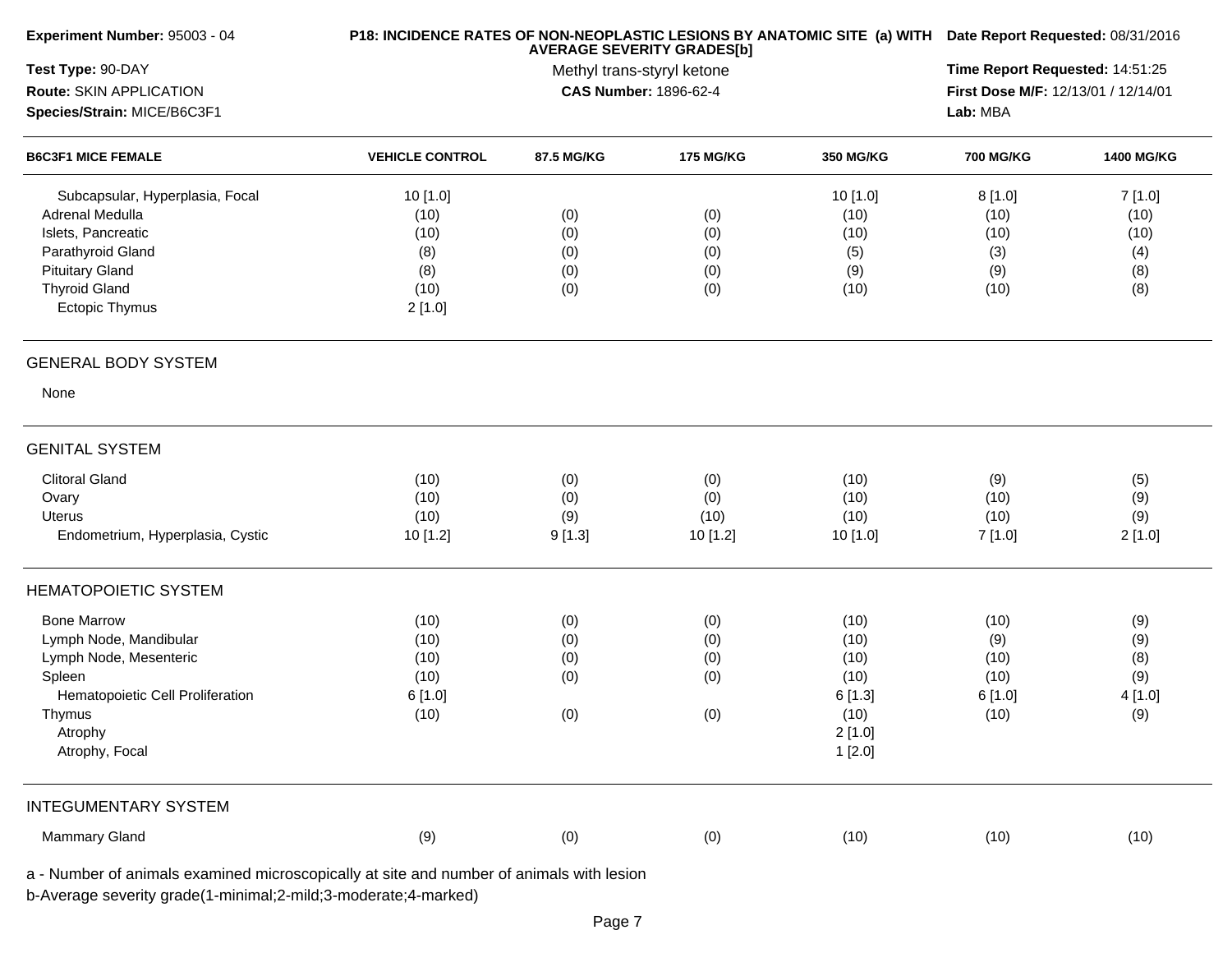| Experiment Number: 95003 - 04                                                                                   |                        | P18: INCIDENCE RATES OF NON-NEOPLASTIC LESIONS BY ANATOMIC SITE (a) WITH Date Report Requested: 08/31/2016 |                          |                                                                        |                              |                          |
|-----------------------------------------------------------------------------------------------------------------|------------------------|------------------------------------------------------------------------------------------------------------|--------------------------|------------------------------------------------------------------------|------------------------------|--------------------------|
| Test Type: 90-DAY<br>Route: SKIN APPLICATION<br>Species/Strain: MICE/B6C3F1                                     |                        | <b>AVERAGE SEVERITY GRADES[b]</b><br>Methyl trans-styryl ketone<br><b>CAS Number: 1896-62-4</b>            | Lab: MBA                 | Time Report Requested: 14:51:25<br>First Dose M/F: 12/13/01 / 12/14/01 |                              |                          |
| <b>B6C3F1 MICE FEMALE</b>                                                                                       | <b>VEHICLE CONTROL</b> | 87.5 MG/KG                                                                                                 | <b>175 MG/KG</b>         | 350 MG/KG                                                              | <b>700 MG/KG</b>             | <b>1400 MG/KG</b>        |
| Skin<br>Hair Follicle, Site Of Application, Hyperplasia<br>Sebaceous Gland, Site Of Application,<br>Hypertrophy | (10)                   | (10)<br>3[1.0]<br>5[1.0]                                                                                   | (10)<br>4[1.3]<br>8[1.4] | (10)<br>10[2.7]<br>10 [2.8]                                            | (10)<br>10 [1.8]<br>10 [1.6] | (10)<br>8[2.9]<br>9[2.0] |
| Site Of Application, Hyperkeratosis<br>Site Of Application, Inflammation, Chronic<br>Active                     |                        | 10 [2.0]                                                                                                   | 2[1.0]<br>6[1.3]         | 9[1.2]<br>10 [1.0]                                                     | 10 [2.0]<br>10 [3.8]         | 10 [1.8]<br>10 [3.0]     |
| Site Of Application, Necrosis<br>Site Of Application, Ulcer                                                     |                        |                                                                                                            |                          |                                                                        | 9[3.3]                       | 6 [3.5]                  |
| Site Of Application - Epidermis, Hyperplasia                                                                    |                        | 7[1.0]                                                                                                     | 4[1.5]                   | 10 [2.2]                                                               | 10 [4.0]                     | 10 [3.5]                 |
| MUSCULOSKELETAL SYSTEM                                                                                          |                        |                                                                                                            |                          |                                                                        |                              |                          |
| <b>Bone</b>                                                                                                     | (10)                   | (0)                                                                                                        | (0)                      | (10)                                                                   | (10)                         | (10)                     |
| <b>NERVOUS SYSTEM</b>                                                                                           |                        |                                                                                                            |                          |                                                                        |                              |                          |
| <b>Brain</b>                                                                                                    | (10)                   | (0)                                                                                                        | (0)                      | (10)                                                                   | (10)                         | (9)                      |
| <b>RESPIRATORY SYSTEM</b>                                                                                       |                        |                                                                                                            |                          |                                                                        |                              |                          |
| Lung<br>Alveolus, Inflammation, Focal, Chronic Active<br>Bronchiole, Inflammation, Focal, Acute                 | (10)<br>1[1.0]         | (0)                                                                                                        | (0)                      | (10)<br>1[2.0]                                                         | (10)                         | (10)<br>1[1.0]           |
| Nose<br>Olfactory Epithelium, Atrophy<br>Olfactory Epithelium, Degeneration, Focal                              | (10)                   | (10)                                                                                                       | (10)                     | (10)<br>4 [1.0]                                                        | (10)<br>9[1.1]               | (10)<br>6[1.7]<br>1[2.0] |
| Trachea                                                                                                         | (10)                   | (0)                                                                                                        | (0)                      | (10)                                                                   | (10)                         | (8)                      |
| SPECIAL SENSES SYSTEM                                                                                           |                        |                                                                                                            |                          |                                                                        |                              |                          |
| Eye<br>Harderian Gland                                                                                          | (10)<br>(10)           | (0)<br>(0)                                                                                                 | (0)<br>(0)               | (10)<br>(10)                                                           | (10)<br>(10)                 | (10)<br>(9)              |

a - Number of animals examined microscopically at site and number of animals with lesion